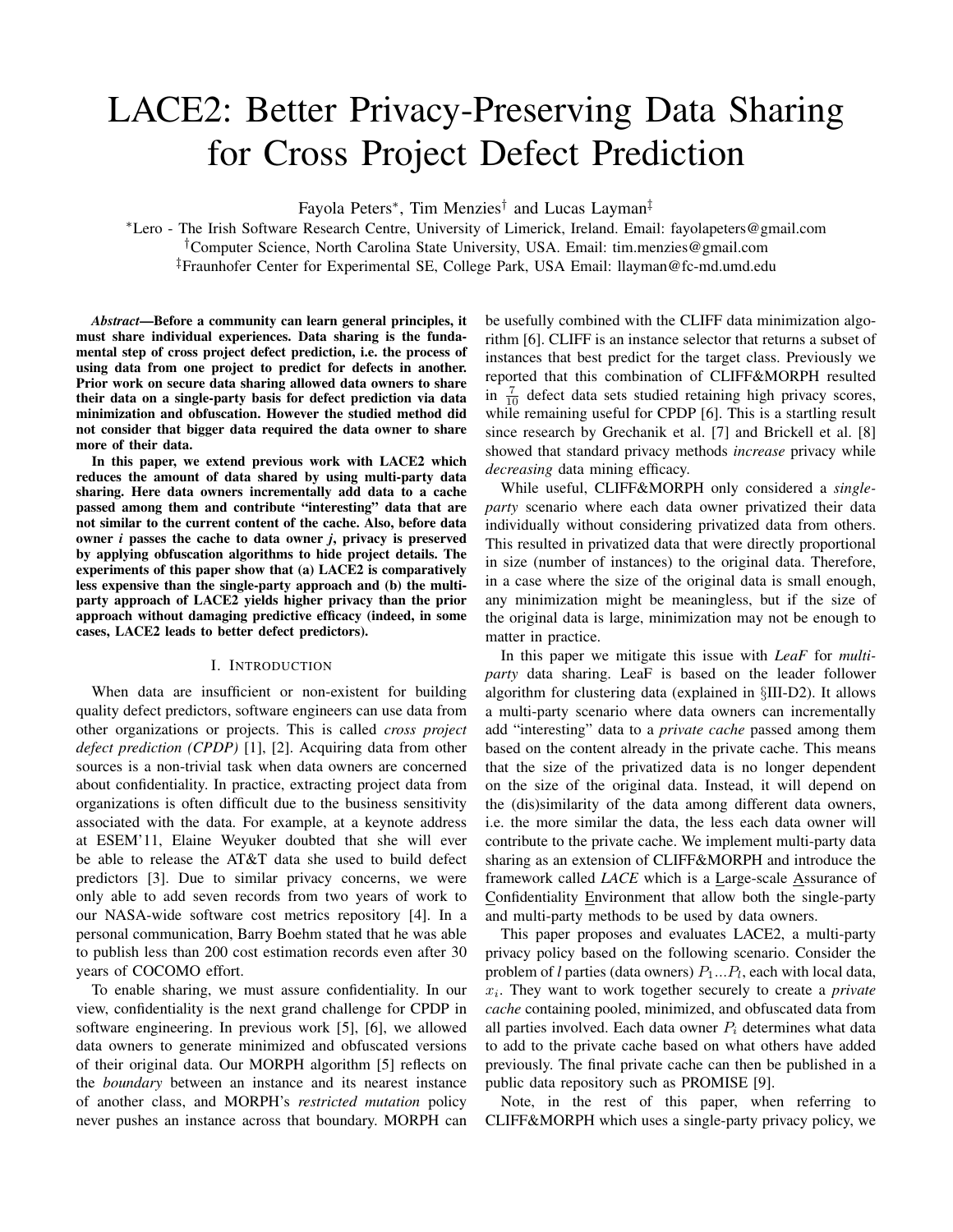denote this as LACE1. Also, when the term LACE is used, we are referring to both LACE1 and LACE2.

The specific contributions of this paper and LACE2 are:

- Private data remains with data owner inside firewalls.
- All the algorithms are run behind firewalls by data owners. Hence, in LACE, there is no need for a central server or some third party privatization service.
- Most data are never shared. LACE prunes away most of the data while retaining "interesting" data points.
- The shared data are obfuscated such that queries to that data return different values than in the raw data.
- Obfuscation of the data does not change the classifications of the training data. That is, LACE privatizes data without damaging data mining efficacy.

LACE2 has several benefits over LACE1 and multi-party sharing [10]: First, because of LeaF, LACE2 releases less overall data (as low as 3%-6%). Second, LACE2 overcomes known issues with multi-party sharing (high network traffic and high computational costs) as it only requires the private cache to visit a data owner once.

We privatized seven proprietary data sets with over 17,000 instances using LACE2 and used the result to predict defects for 10 open-source data sets. With the wide range of parameter values involved with our privacy algorithms, we run the experiment *R=10* times and report the median results. The experiments and results address three research questions:

- RQ1: *Does LACE2 offer more privacy than LACE1?* Our definition of "more privacy" is shown in §III-E.
- RQ2: *Does LACE2 offer more useful defect predictors than LACE1?* To measure usefulness, we compare the performance of defect predictors built with local data vs. single-party privatized data (LACE1) vs. multi-party privatized data (LACE2). Results are shown in §V-B.
- RQ3: *Are the systems costs of LACE2 (runtime and memory) worse than LACE1?* LACE2 does more work than LACE1 (specifically, it uses an instance-based nearest neighbor method to check the data should be added to the private cache). It is therefore wise to check if LACE2 runs too slowly and outputs to many instances to be practical (§V-C).

## II. BACKGROUND

LACE1 and LACE2 mitigate for *sensitive attribute disclosure* and has been tested on *cross project defect prediction*. The intuition behind LACE2 is based on software code reuse. According to a study done by Selby [11], in a set of programs, 32% were comprised of reused code (not including libraries). We conjecture that data will be similar over multiple projects allowing LACE2 to reduce the amount of data each data owner contributes by adding instances that are not similar to those in the private cache. The LACE2 innovation is that it supports *secure multi-party computation*. The goal of this novel method is to mitigate the disadvantage of LACE1 where the number of instances each data owner contributes to the private cache is directly proportional to the number of instances in the original data set. All *italicized terms* are defined in this section.

## *A. Cross Project Defect Prediction*

The usefulness of LACEd data is measured via its utility for cross project defect prediction. CPDP is useful because local data is not always available to many software companies for defect prediction [1]. According to Zimmermann et al. [1] is due to 1) the companies may be too small and 2) the product being in its first release and so there is no past data. Kitchenham et al. [12] who studied cross versus within-company cost estimation saw problems with relying on local data: (1) the time required to collect enough data on past projects from a single company may be prohibitive; (2) collecting local data may take so long that technologies used by the company would have changed and so older projects may no longer represent current practices.

With the use of better selection tools for training data, researchers have found it possible to predict defects for software projects with insufficient data by using data from other projects [1], [2], [13]–[18]. However although the field of CPDP is useful and active, its main component is *data sharing* which brings up privacy concerns.

#### *B. Privacy-Preserving Data Sharing*

To understand *sensitive attribute disclosure*, we first offer the following definitions. *Data* consists of a set of classes which we refer to as targets  $T=\{t_1, t_2, ..., t_{|T|}\}\$ . Each target  $t \in$ T is a tuple of attribute values representing the individual target class. Each attribute falls into one or more of the following categories:

- *Direct-identifier* the attribute explicitly identifies an individual or project (e.g. social security number or filename).
- *Quasi-identifier (QID)* can be used to infer a target's identity alone or in combination with other attributes.
- *Sensitive Attribute (S)* an attribute we do not want attackers (adversaries) to associate with a target, *t* .
- *Dependent Attribute* used when evaluating the utility of data via classification. In this work, utility is measured via CPDP.

Privacy is threatened by unwanted disclosure of Directidentifiers, Quasi-identifiers, and Sensitive Attributes. Privacy threats are classified as 1) *identity disclosure or reidentification*, 2) *membership disclosure*, and 3) *sensitive attribute disclosure* [8], [19], [20].

When protecting a personal data from privacy threats, the goal is to prevent *re-identification*. Re-identification occurs when an attacker with external information such as a voters list, can re-identify an individual from data that has been stripped of personally identifiable information such as a social security number. Prominent examples of this are the re-identification of William Weld from released health-care data [21] and Thelma Arnold from the AOL search data [22].

*Membership disclosure* is another privacy threat that focuses on protecting a person's micro data. It can happen if an attacker is able to confirm that the target's data is contained in a particular data set. For example, if the data set contains information only on HIV patients, then the attacker can infer that the *target* is HIV-positive [20].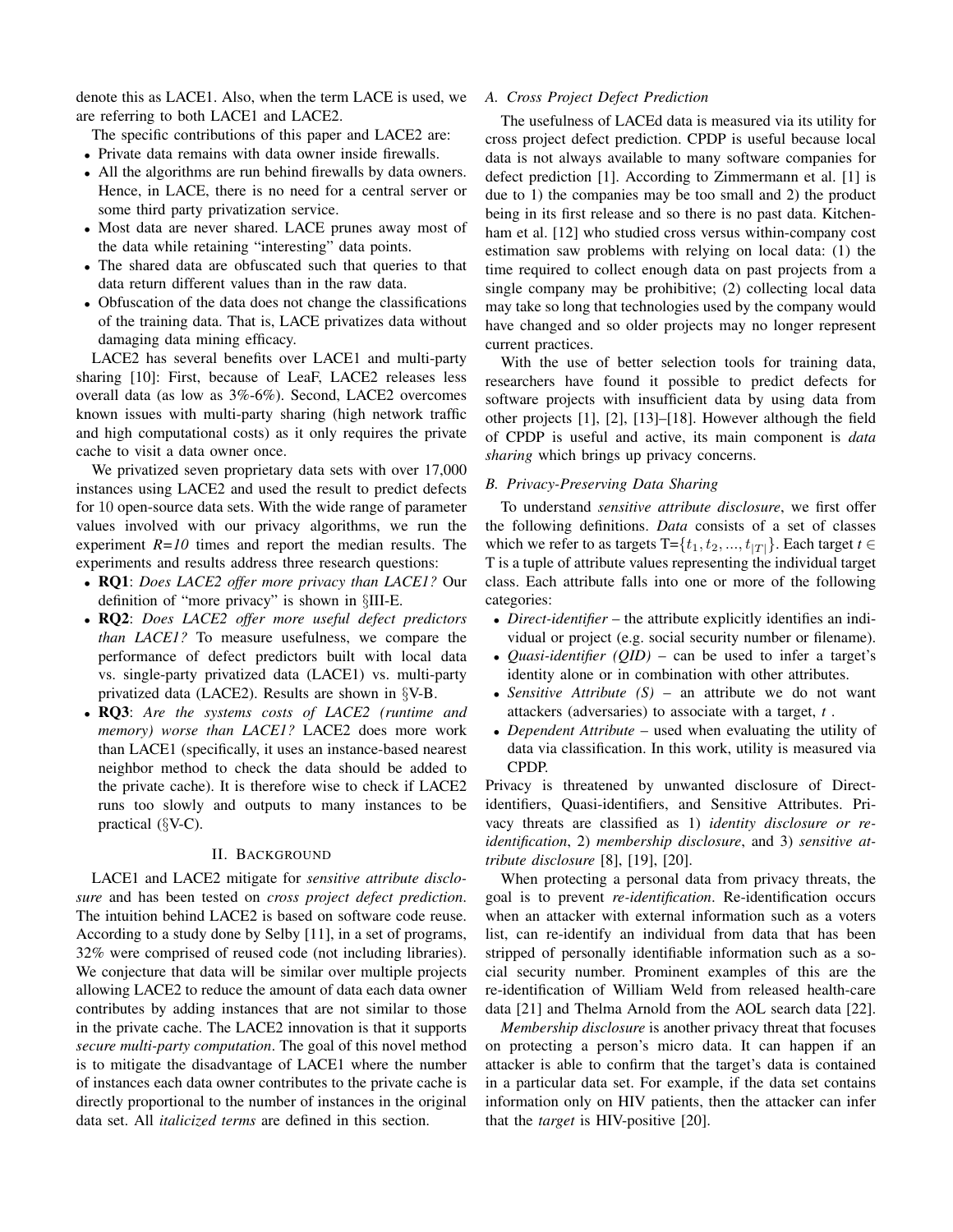*Sensitive attribute disclosure* occurs when a target is associated with information about their sensitive attributes, such as software code complexity. For example, in the case of defect data, one attribute that might want to be kept hidden are the lines of code (loc) associated with the shared data. It is well documented that loc is highly correlated to development effort [23] and development effort is something most organizations wish to keep private (since it effects how many billable hours they can charge their clients).

In this paper, we evaluate LACE1 and LACE2 against the third privacy threat, sensitive attribute disclosure. Evaluation of LACE1 and LACE2 against re-identification and membership disclosure is left to future work. Hence neither re-identification nor membership disclosure are explored further in this work.

When a data owner releases a privatized version of their data, an attacker tries to associate a specific target to a sensitive attribute value. For instance, Table I(b) shows an *equal frequency binned* version of Table I(a). Equal frequency binning divides the range of possible values into  $n$  bins or sub-ranges, each of which holds the same number of attribute values. If duplicate values are placed in different bins, boundaries of every pair of neighboring bins are adjusted so that duplicate values belong to one bin only [24]. The result is Table I(b).

Table I(c) is a minimized (reduced to three instances) and obfuscated (in instance #8, wmc=(6-14] changed to wmc=[3- 6]) version of Table I(b). Column headers are the C-K object oriented metrics used in the data sets studied in this paper. For an explanation of those metrics, see Table II. We assume that the sensitive attribute is *loc*, the dependent attribute is *bug* and all other attributes are quasi-identifiers except for the first column which we consider to be a direct identifier.

Given Table I(b), if an attacker knows that the *wmc* value of their target is in the range *[3-6]*, then the attacker will know with 100% certainty that the sensitive attribute value for loc is in the range *[58-136]*. With LACE we seek to reduce the attackers' certainty with data minimization and obfuscation (of quasi-identifiers) in order to disassociate quasi-identifier values from sensitive attribute values. Therefore if the attacker instead is given Table I(c) which shows a minimized and obfuscated version of Table I(b), then the attacker with the same knowledge of wmc=[3-6] will only be 50% certain about the loc range of values associated with the target.

## *C. Secure Multi-party Computation*

LACE2 is based on the success and failures of prior work on multi-party computation. As explained by Vaidya et al. [10], the goal of perfectly secure multi-party computation is that nothing is revealed. They offer a simple example of such a computation. Suppose we want the average age of everyone attending the ICSE conference. First, we generate a large random number  $R$  and pass it to a random attendee. The attendee adds their age and passes the sum to another attendee (selected at random). This repeats till all attendees have been sampled at which point the sum returns to the origin. After subtracting  $R$ , we have the sum of the ages from which we can find the mean.

| TABLE I                                             |  |  |  |  |  |  |
|-----------------------------------------------------|--|--|--|--|--|--|
| AN EXAMPLE OF PRESERVING PRIVACY OF DEFECT DATA VIA |  |  |  |  |  |  |
| MINIMIZATION AND OBFUSCATION.                       |  |  |  |  |  |  |

| (a) Partial ant-1.3 Defect Data |                                                |                         |                |                |           |          |              |                |               |                |
|---------------------------------|------------------------------------------------|-------------------------|----------------|----------------|-----------|----------|--------------|----------------|---------------|----------------|
| #                               | wmc                                            | dit                     | noc            | cbo            | rfc       | lcom     | ca           | ce             | loc           | <b>bug</b>     |
| 1                               | 11                                             | $\overline{4}$          | $\overline{c}$ | 14             | 42        | 29       | 2            | 12             | 395           | 0              |
| $\overline{c}$                  | 14                                             | 1                       | 1              | 8              | 32        | 49       | 4            | $\overline{4}$ | 297           | 1              |
| $\overline{\mathbf{3}}$         | 3                                              | $\overline{2}$          | $\theta$       | 1              | 9         | $\Omega$ | $\mathbf{0}$ | 1              | 58            | $\theta$       |
| $\overline{4}$                  | 12                                             | 3                       | $\theta$       | 12             | 37        | 32       | $\theta$     | 12             | 310           | $\Omega$       |
| 5                               | 6                                              | $\overline{\mathbf{3}}$ | $\mathbf{0}$   | $\overline{4}$ | 21        | 1        | $\mathbf{0}$ | $\overline{4}$ | 136           | $\overline{0}$ |
| 6                               | 5                                              | 1                       | 5              | 12             | 11        | 8        | 11           | 1              | 59            | $\mathbf{0}$   |
| $\overline{7}$                  | $\overline{4}$                                 | $\overline{2}$          | $\Omega$       | 3              | 16        | $\theta$ | $\theta$     | 3              | 59            | $\overline{0}$ |
| 8                               | 14                                             | 1                       | $\Omega$       | 24             | 63        | 63       | 20           | 20             | 822           | 1              |
|                                 | (b) ant-1.3 After Equal Frequency Binning      |                         |                |                |           |          |              |                |               |                |
| #                               | wmc.                                           | dit                     | noc            | cbo            | rfc       | lcom     | ca           | ce             | loc           | <b>bug</b>     |
| 1                               | $(6-14)$                                       | $[1-4]$                 | $[0-5]$        | $(8-24)$       | $(21-63)$ | $(8-63)$ | $(2-20)$     | $(4-20)$       | $(136 - 822)$ | $\Omega$       |
| $\overline{c}$                  | $(6-14)$                                       | $[1-4]$                 | $[0-5]$        | $[1-8]$        | $(21-63)$ | $(8-63]$ | $(2-20)$     | $[1-4]$        | $(136 - 822)$ | 1              |
| 3                               | $[3-6]$                                        | $[1-4]$                 | $[0-5]$        | $[1-8]$        | $[9-21]$  | $[0-8]$  | $\Omega$     | $[1-4]$        | $[58-136]$    | $\overline{0}$ |
| $\overline{4}$                  | $(6-14)$                                       | $[1-4]$                 | $[0-5]$        | $(8-24)$       | $(21-63)$ | $(8-63]$ | $\Omega$     | $(4-20)$       | $(136 - 822)$ | $\mathbf{0}$   |
| 5                               | $[3-6]$                                        | $[1-4]$                 | $[0-5]$        | $[1-8]$        | $[9-21]$  | $[0-8]$  | $\Omega$     | $[1-4]$        | $[58-136]$    | $\mathbf{0}$   |
| 6                               | $[3-6]$                                        | $[1-4]$                 | $[0-5]$        | $(8-24)$       | $[9-21]$  | $[0-8]$  | $(2-20)$     | $[1-4]$        | $[58-136]$    | $\mathbf{0}$   |
| $\overline{7}$                  | $[3-6]$                                        | $[1-4]$                 | $[0-5]$        | $[1-8]$        | $[9-21]$  | $[0-8]$  | $\Omega$     | $[1-4]$        | $[58-136]$    | $\mathbf{0}$   |
| 8                               | $(6-14)$                                       | $[1-4]$                 | $[0-5]$        | $(8-24)$       | $(21-63)$ | $(8-63]$ | $(2-20)$     | $(4-20)$       | $(136 - 822)$ | 1              |
|                                 | (c) ant-1.3 After Minimization and Obfuscation |                         |                |                |           |          |              |                |               |                |
| #                               | wmc                                            | dit                     | noc            | cbo            | rfc       | lcom     | ca           | ce             | loc           | bug            |
| 1                               | $(6-14)$                                       | $[1-4]$                 | $[0-5]$        | $(8-24)$       | $(21-63)$ | $(8-63)$ | $(2-20)$     | $(4-20)$       | $(136 - 822)$ | $\Omega$       |
| 3                               | $[3-6]$                                        | $[1-4]$                 | $[0-5]$        | $[1-8]$        | $[9-21]$  | $[0-8]$  | 0            | [1-4]          | $[58-136]$    | $\theta$       |
| 8                               | $[3-6]$                                        | $[1-4]$                 | $[0-5]$        | $(8-24)$       | $(21-63)$ | $(8-63]$ | $(2-20)$     | $(4-20)$       | $(136 - 822)$ | 1              |

The benefits of this protocol are that, if  $R$  is kept private, then no single participant can "decode" the passed value to find the sum of the ages. Also, if the ordering of the sampled attendees is also kept private and randomized, then no pair of attendees  $a, c$  can compare their numbers to determine the age of the attendee  $b$  who was sampled between  $a$  and  $c$ .

Vaidya et al. discussed an experiment with a distributed data miner (based on C4.5) that used a variant of the above multiparty computation whenever it searched data from different organizations. They declared that experiment a failure for two reasons. First, the network overhead of that approach was prohibitive. Second, this approach conducted so many queries across different sites that it was possible for pairs of sites to collude to "decode" the passed values.

Our analysis of the Vaidya et al. experiment suggests that multiple *micro-queries* of a distributed data source lead to poor privacy and performance. However, a single-pass random sampling approach mitigates against collusion and reduces the network traffic associated with the query. LACE2 is such a single-pass randomized query whose outcome is a private cache containing exemplars from each site.

#### III. LACE DESIGN AND OPERATION

## *A. Assumptions for LACE2*

When implementing LACE2, we make the following assumptions. (i) Since data is pooled into a private cache for defect prediction, each data owner must provide data with the same features or attributes. (ii) Data involved in LACE2 are *not extreme*. For example, consider a case where Microsoft Windows and several small "startups" contribute to a private cache. Even with the random perturbation in MORPH (described in §III-D3), it will be obvious which defect data came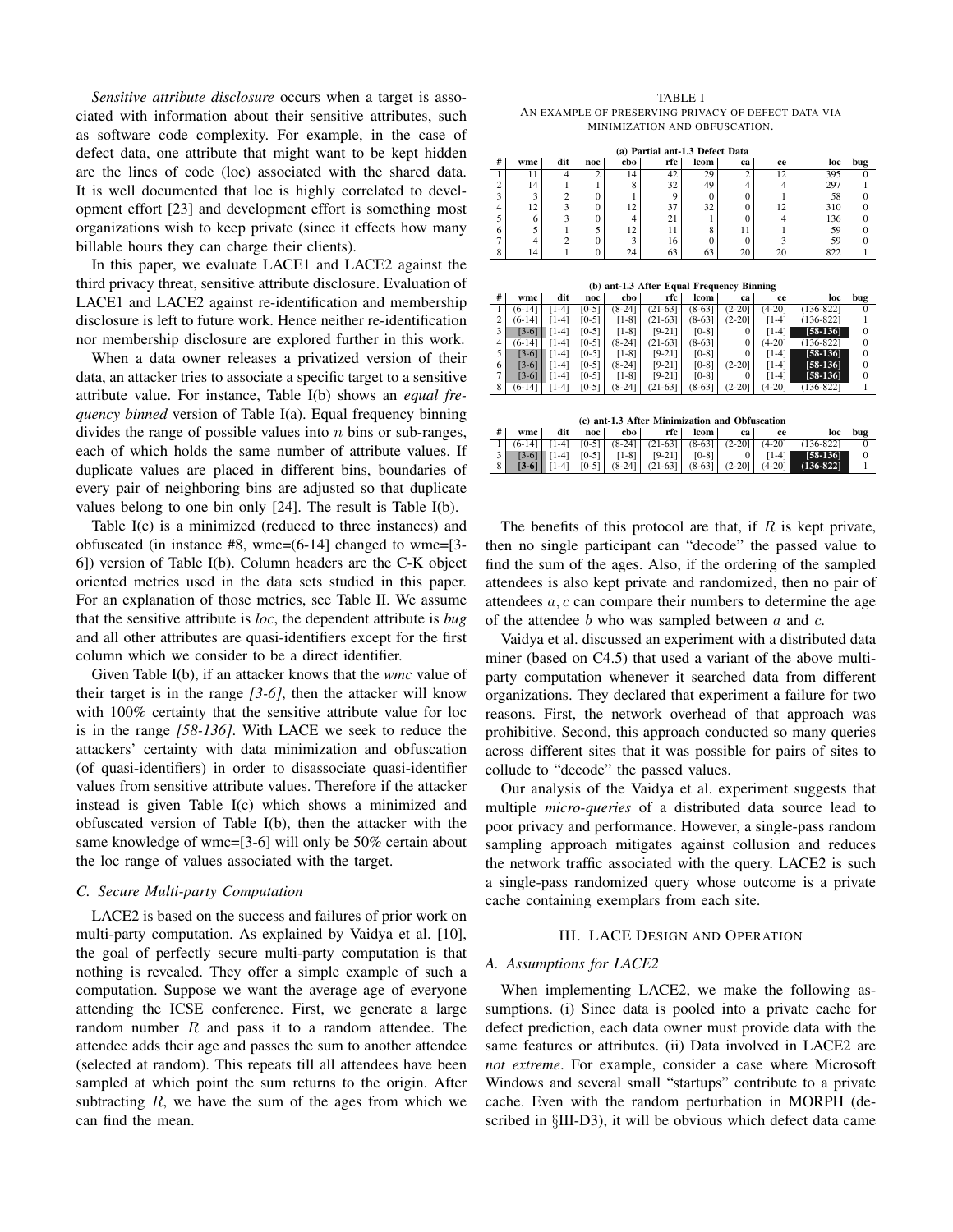from Windows vs. all of the others because Windows will have attributes orders of magnitude greater than anyone else.

# *B. Top-Level Loop of LACE*

Fig. 1 gives an overview of how LACE is executed at each data owner's site. Each data owner takes part in the process once. The shaded box where LeaF is applied with CLIFFed data and the current private cache, highlights the difference between LACE1 and LACE2. LACE1 excludes the use of LeaF (§III-D2) and only adds CLIFFed&MORPHed data to the private cache. LACE2 uses LeaF so that data owners can use the current content in the private cache to determine what data to add to the private cache. The high-level steps involving multiple data owners are explained as follows with the process of Fig. 1 reflected from Steps 2-6:

- 1) The initiator (data owner) is chosen at random.
- 2) Data owner applies CLIFF to identify the subset of data that best represents the target classes. Only the data selected by CLIFF are used in LACE.
- 3) If the data owners decided to use LACE1 then go to the next step, otherwise, with LACE2, LeaF is applied to further prune the CLIFFed data and facilitate collaboration among data owners.
- 4) The results are then obfuscated with MORPH (§III-D3), and privacy is measured (§III-E).
- 5) Steps 2-4 are repeated until a user defined *privacy criterion* is met. Once this is achieved, the MORPHed data is added to the private cache.
- 6) The private cache is sent to the next randomly chosen site (data owner), where they execute Step 2. As in Step 3, if LACE1 is used then move on to Step 4, otherwise, with LACE2 test each instance of their CLIFFed data using LeaF with the private cache. The test involves each instance finding its nearest exemplar in the private cache. If the instance and exemplar are a certain distance away, then the new instance is MORPHed and added to the cache.
- 7) The private cache moves on to the next random data owner and Steps 2-6 are repeated.
- 8) The protocol is complete when all data owners involved have had a chance to contribute to the private cache. This final private cache can be added to a public data repository.

The rest of this section offers further details on LACE guided by the main components in Fig. 1.

## *C. Inputs for LACE*

LACE accepts three inputs provided by the data owner: *data*, *privacy criteria* based on the privacy threat of sensitive attribute disclosure, and the *private cache* which can be empty or contain privatized data from other data owners.

## *D. Privacy Algorithms in LACE*

LACE uses the CLIFF algorithm to remove uninformative instances and the MORPH algorithm to obfuscate the remaining instances. On top of that, the LACE2 innovation is to apply the LeaF "leader-follower" algorithm to add more intelligence to what instances are selected for the private cache.



Fig. 1. Overview of LACE for a single data owner.

*1) CLIFF for Data Reduction:* CLIFF [6] assumes that tables of training data can be divided into *classes*. For example, for a table of defect data containing code metrics, different rows might be labeled accordingly (defective or not defective).

CLIFF executes as follows:

- For each column of data, find the *power* of each attribute sub-range; i.e., how frequently that sub-range appears in one class more than any other. We then find the product of the *powers* for each row then,
- Remove the less *powerful* rows of each class, keeping 20% of the most powerful rows. We use 20% based on the results from previous work where selecting 20% of the top ranked rows provided a relatively better balance between privacy and utility.

The result is a reduced data set with fewer rows.

Finding the power of each attribute sub-range is based on the BORE (best or rest) [25] algorithm. To apply BORE, first we assume that the target class is divided into one class as *first* and the other classes as *rest*. This makes it easy to find the attribute values that have a high probability of belonging to the current *first* class using Bayes' theorem. The theorem uses evidence  $E$  and a prior probability  $P(H)$  for hypothesis  $H \in \{$ first, rest $\}$ , to calculate a likelihood (hereafter, *like*) of the evidence selecting for one class:

$$
like(H|E) = P(E|H) \times P(H).
$$

This calculation is then normalized to create probabilities:

$$
P(first|E) = \frac{like(first|E)}{like(first|E) + like(reset|E)}\tag{1}
$$

Jalali et al. [25] found that Equation 1 was a poor ranking heuristic for low frequency evidence. To alleviate this problem the support measure was introduced. Note that *like(first*|*E)* is also a measure of support since it is maximal when a value occurs all the time in every example of one class. Hence, adding the support term is just (Equation 2):

$$
P(first|E) * support(first|E) = \frac{like(first|E)^{2}}{like(first|E) + like(rest|E)} \quad (2)
$$

*2) LeaF for Data Selection:* LeaF is based on the leaderfollower algorithm [26]. It is an online, incremental technique for clustering data. The cluster centers are the "leaders" and all other instances are the "followers". For this work we are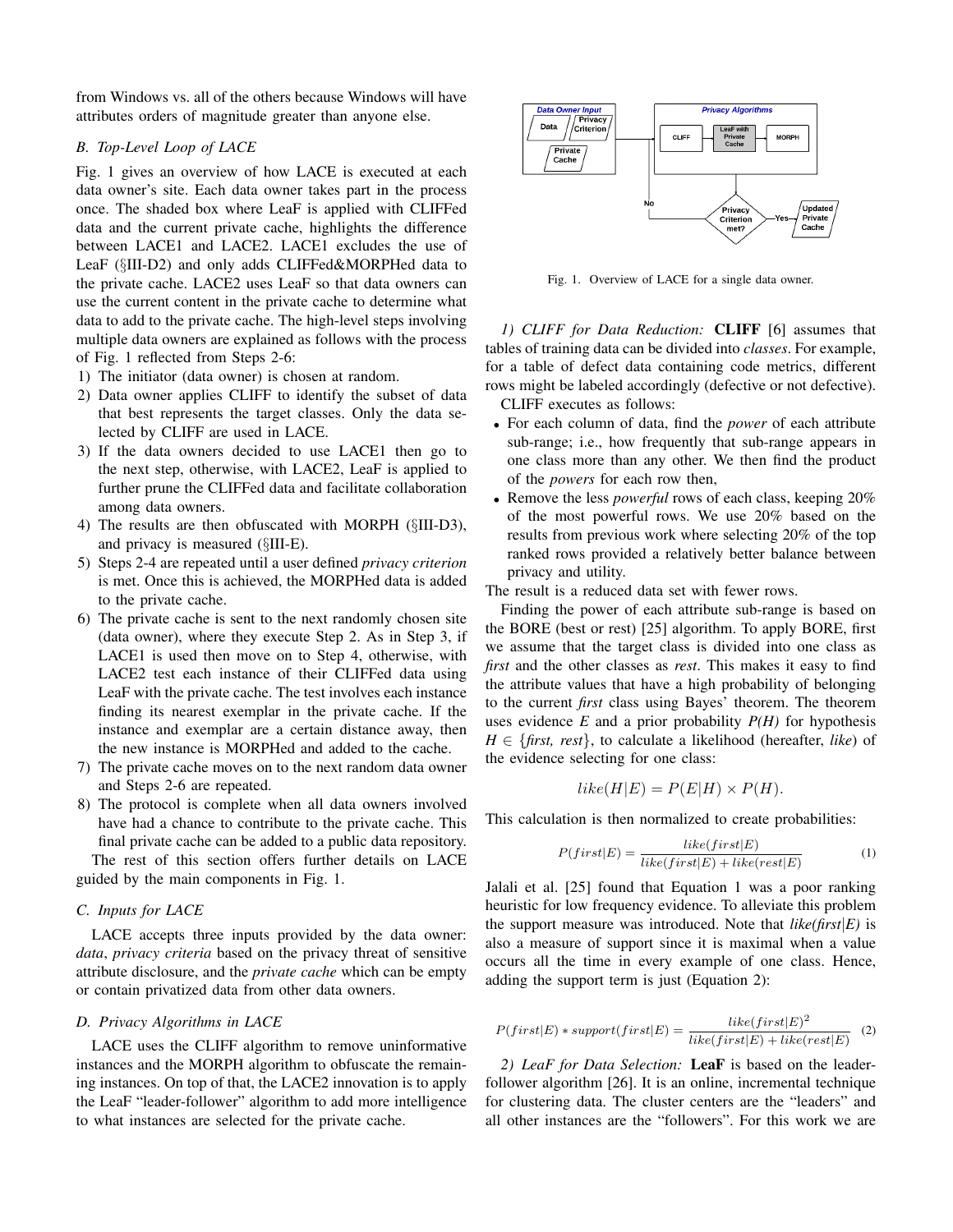only interested in the leaders. The basic algorithm works as follows: First initialize cluster centers, then for each instance in the data, find its nearest center. If the distance to the center is less than a user defined distance, then update the cluster. Otherwise, create a new cluster with the instance as the center.

To define distance, we use the standard Euclidean measure recommended for instance-based reasoning by Aha et al. [27]:

$$
dist(x,y) = \sqrt{\sum_{i} (x_i - y_i)^2}
$$
 (3)

where  $x_i$  and  $y_i$  are normalized values between 0 and 1.

LeaF is applied to each instance selected by CLIFF from the data owner's data set to determine if it should be included in the private cache. For our work, we adapt LeaF as follows. First, the cluster centers are never updated to create centroids (this saves some time in the algorithm). Second, instead of a user defined distance, we randomly select 100 instances from the initiator and find the distances from their nearest neighbor with a different class label. We use the median of these distances d, to determine if data from a data owner should be included in the private cache (new data is added to the cache if it falls outside of  $d$ ). Third, prior to a new instance being added to the cache, it is first MORPHed using the method described in the next section.

*3) MORPH for Data Obfuscation:* MORPH's role in the LACE process is to obfuscate the output from either CLIFF (if LACE1 is used) or LeaF (if LACE2 is used) prior to the output's addition to the private cache. MORPH is an instance mutator used as a privacy algorithm [5], [6]. It changes the numeric attribute values of each row by replacing these original values with *MORPHed* values.

MORPHed instances are created by applying Equation 4 to each attribute value of the instance. MORPH will not change an instance such that it moves across the boundary between the original instance and instances of another class. This boundary is determined by *r* in Equation 4. A small *r* value means the boundary is closer to the original row, while a large *r* value means the boundary is farther away from the original row.

$$
y_i = x_i \pm (x_i - z_i) * r \tag{4}
$$

Let  $x \in data$  be the original instance to be changed, y the resulting MORPHed instance and  $z \in data$  the nearest unlike neighbor of  $x$ , i.e. whose class label is different from  $x$ 's class label. Distance is calculated using the *Euclidean* distance. Previously, in our work on CLIFF&MORPH [6] the random number *r* was calculated with the property:

$$
\alpha \le r \le \beta
$$

where  $\alpha = 0.15$  and  $\beta = 0.35$ . We use this range of values based on results of previous work [6] which produced privatized data candidates with high privacy and accurate defect prediction.

# *E. Measuring Privacy*

To measure privacy, we use the Increased Privacy Ratio (IPR) used in our previous work [6]. Informally, it can be defined as follows. Suppose the same query is posed to a database, *before* and *after* some algorithm has tried to privatize that data. The *privacy ratio* is the percent of data found *before* that was also found afterwards:

- If that ratio is 100% then this would be an example of a very poor privacy algorithm.
- If, on the other hand, none of the data found *before* was found in *after*, then this would be an example of a very good privacy algorithm.

We report the IPR as the percent of data not found, therefore a poor privacy algorithm will have IPRs closer to 0% while a good privacy algorithm will have IPRs closer to 100%.

It should be noted that in CPDP, if the goal of the attacker is to associate a target to the number of defects then no privacy algorithm can defend against this except to generalize the values of defects for each target as done in this work. Here any number of defects are replaced with the value one.

To formally define IPR, we assume that attackers have access to privatized data (in this case, exemplars prior to joining the private cache), denoted as  $(T')$  of an original data set  $(T)$ , and some background knowledge of non-sensitive quasi-identifier values for a specific target in  $T$ . We refer to the background knowledge as a query. To generate queries we use a *query generator* to generate queries based on what the attacker *may* know about a target in the original data set.

To maintain some "realism" to the attacks, a selected sensitive attribute(s) and the class attribute are not used as part of query generation; the attacker is trying to discover this information but does not know it beforehand. Here we are assuming that the only information an attacker could have is information about the non-sensitive QIDs in the data set.

To illustrate a query generator, we use an example defect data set shown in Table I(a) and Table I(b). Next, to create a query, we proceed as follows. Our inputs are a set of attributes and a query size measured as the number of attribute subrange pairs. For this study, we use a query size of 1 since previous work [6] showed that even with an increase in query size, IPRs were comparable. From those inputs, we randomly choose an instance from the data. For this example we use *row 1* in Table I(b), then randomly select an attribute from *A*, e.g.  $wmc = (6-14)$ . In the end the query we generate is,  $wmc = (6-14)$ . 14]. We continue this process until we have used all instances. In previous work [6] we also used 1000 unique queries as a stopping criterion because of query sizes 2 and 4. We stopped at 1000 because it would not be practical to generate and test every possible query of size 2 and 4. However, with a query size of 1 this stopping criterion is unnecessary because with equal frequency binning set at 10 bins, each attribute in the data sets used in this work, will have at most 10 sub-ranges and with the number of quasi-identifiers at 19, the most number of queries generated are 190.

Each query must also satisfy the following *sanity checks*:

- They must not be the same as another query.
- They must return at least one instance from the original data set.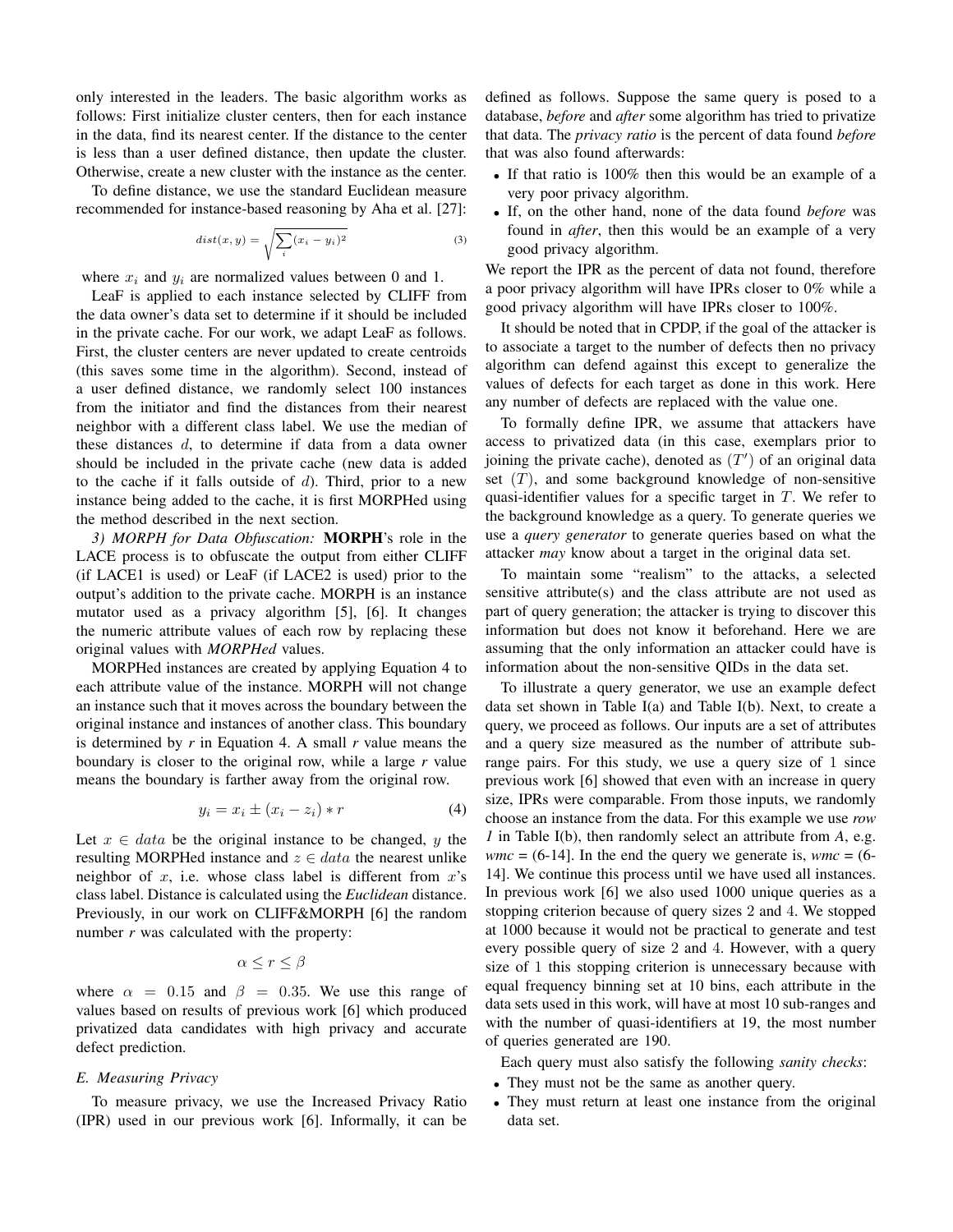• They must not include attribute value pairs from either the designated sensitive attribute or the class attribute.

When all the queries are generated the next steps are as follows: For each query,  $q \in Q = \{q_1, ..., q_{|Q|}\}\$ ,  $G_i^*$  is a group of rows from any data set which matches  $q_i$ .  $G_i$  is the group from the original data set and  $G'_{i}$  is the group from the private data candidate which matches  $q_i$ . Next, for every sensitive attribute sub-range in the set (s) =  $\{s_1, ..., s_{|S|}\}\$ , the most common sensitive attribute value is  $s_{max}(G_i^*).$ 

Now, we define a breach of privacy as follows:

$$
Breach(S, G_i^*) = \begin{cases} 1, & if \quad s_{max}(G_i) = s_{max}(G_i'), \\ 0, & otherwise. \end{cases}
$$

Therefore, the privacy level of the exemplars is:

$$
P_1 = 100 \times IPR(T^*) = 1 - \frac{1}{|Q|} \sum_{i=0}^{|Q|} Breach(S, G_i^*).
$$
 (5)

 $IPR(T^*)$  has some similarity to  $A_{acc}$  of Brickell and Shamtikov [8], where  $IPR(T^*)$  measures the adversary's ability to cause breaches after observing the exemplars  $T'$ compared to a baseline of the original data set  $T$ . To be more precise,  $IPR(T^*)$  measures the percent of total queries that did not cause a *Breach*.

#### *F. Upper and Lower Bounds on IPR*

When used in conjunction with instance selection algorithms like LeaF and CLIFF, Equation 5 is a *lower bound* on privacy. Recall that:

- From with  $N$  projects, CLIFF and LeaF discards  $X$  rows;
- Equation 5 is applied to the remaining  $N X$  projects.

Since data from the  $X$  discarded projects is never shared, it is fully private. Therefore, an upper bound on privacy is:

$$
P_2 = X/N + (N - X)/N \cdot P_1/100\tag{6}
$$

where  $P_1$  comes from Equation 5. For example, CLIFF and LeaF typically discard 80% of the data and, on the remaining data, we achieve an IPR of 80%. The resulting increased privacy is hence  $0.8 + 0.2 * 0.8 = 96\%$ .

Note that  $P_2$  is an *upper bound* on privacy since it is possible that the patterns in the discarded data might repeat in the cached data. That said, given a large enough community sharing their data, there would always be some doubts about which members of the community had the exact values found in particular query.

In Table V, we take care to report the lower and upper bound  $(P_1, P_2)$  on all our privacy results.

## *G. Output*

Once data have been MOPRHed and meet the data owner's criterion of high IPR, the data are added to the private cache and either sent to another data owner or made public for CPDP. When applying the data owner's IPR criterion, we use the conservative bound of Equation 5 rather than the more optimistic Equation 6.

#### IV. EXPERIMENTAL SETUP

## *A. Experimental Design*

These experiments are designed to address the three research questions from the introduction (§I).

First, to determine if LACE2 offers more privacy than LACE1 (RQ1), we calculate the IPRs for the privatized data produced by each method (explained in §III-E) prior to being added to the private cache. In practice, the data owner may choose to lower or raise their privacy criterion. This means that no matter how many data owners are involved in LACE2, the IPR will always be *adequate* for the data owner. We define adequate to be the equivalent of a data owners' privacy criterion. In our experiments we use an arbitrary privacy criterion of 65% therefore *adequate*  $\geq$  65%. Results are shown in Table V.

Second, to determine if LACE2 offers better defect predictors than LACE1 (RQ2), we baseline our work with a *cross-validation* experiment on local data. Cross-validation is a standard evaluation approach in Machine Learning where an experiment is repeated *n* times on *m* random subsamples of data. In other words,  $n$ -times,  $m_{all}$ - $m_i$  is treated as the training set and  $m_{all}$ -training set, is the test set. We use a 10-way crossvalidation where n is 1 and m is 10 and report on the median performance (Section IV-D shows how this is measured).

Last, to determine if LACE2 consumes more processing and storage resources than LACE1 (RQ3), we measure the time (seconds) it takes for each to produce a private cache and also measure the size of the cache. Results are shown in Table VIII.

## *B. Data*

The evaluation was conducted using 17 of the Jureczko static code defect data sets [28], [29]. Table II describes the attributes of these projects and Table III lists the names of the data sets. Each instance in these data sets represents a source code class and consists of two parts: 20 independent static code attributes and the dependent attribute labeled "defects" indicating the number of defects in the class. For our work, we refer to each class as an instance. Additionally, instances with no defects are labeled as *0*, and instances with one or more defects are labeled as *1*. Table III also indicates that the first 10 data sets are from open-source projects while the remaining seven are from proprietary projects.

#### *C. Data Mining Algorithms*

To assess the performance implications of applying our privacy algorithms, we used a k-Nearest Neighbor (k-NN) algorithm. Cover and Hart [30] describes k-NN as a simple nonparametric decision procedure which classifies an unknown instance in the category of its nearest neighbor. k-NN is one of the simplest defect predictors that can be used. It can therefore be used as a baseline for more complicated methods. A k-NN algorithm generates an estimate for a test instance by finding the mean of the  $k$  nearest neighbors in the training data. To define distance in this context, we use Equation 3.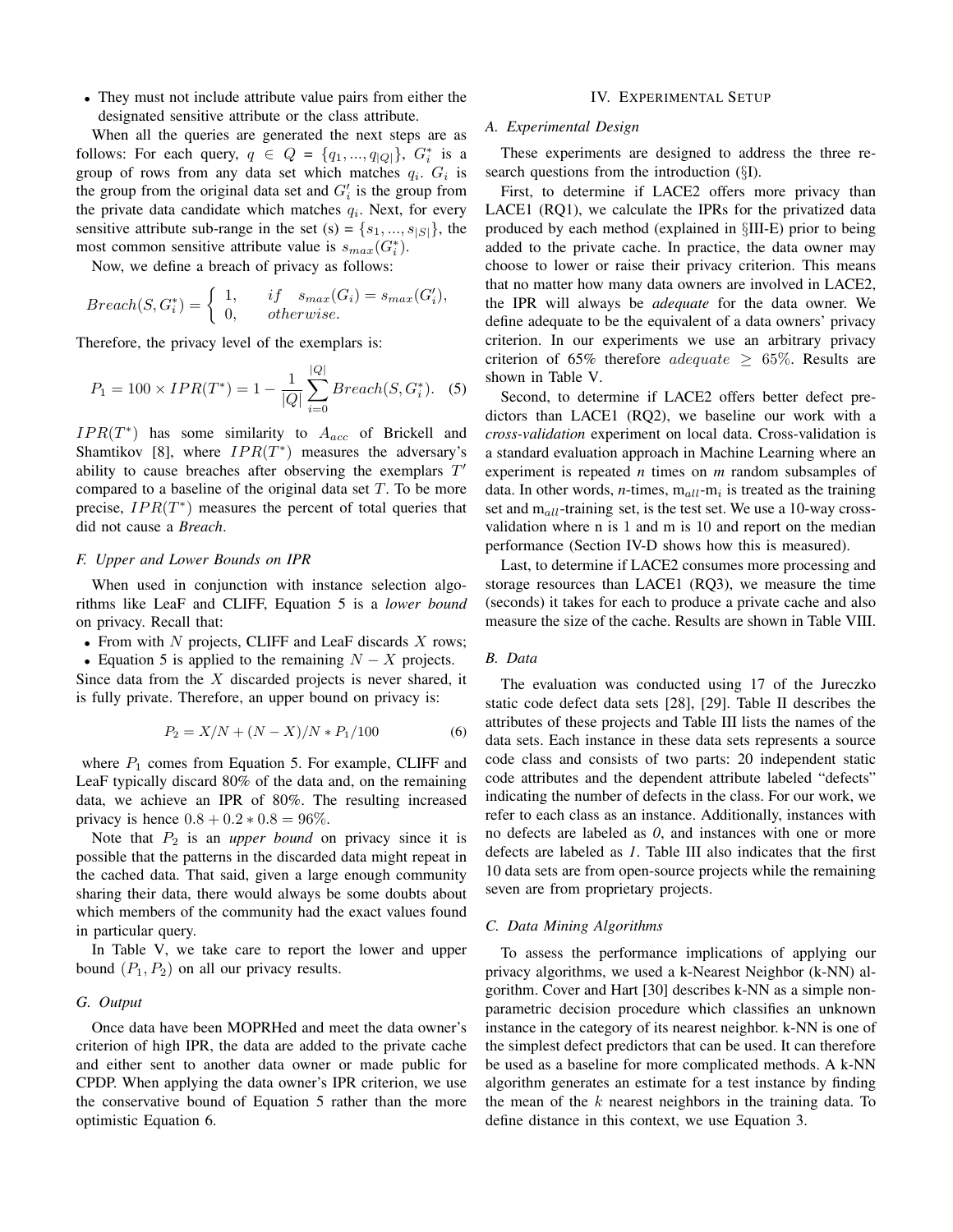#### TABLE II

| THE C-K METRICS OF THE DATA SETS USED IN THIS WORK (TABLE III). THE LAST ROW IS THE DEPENDENT VARIABLE. JURECZKO ET AL. [28] PROVIDE |  |
|--------------------------------------------------------------------------------------------------------------------------------------|--|
| MORE INFORMATION ON THESE METRICS.                                                                                                   |  |

| Attributes        | Description                                                                                                                                                                                                             |
|-------------------|-------------------------------------------------------------------------------------------------------------------------------------------------------------------------------------------------------------------------|
| amc               | <b>average method complexity:</b> average method size as measured by the number of Java binary codes                                                                                                                    |
| avg_cc            | <b>average McCabe:</b> average McCabe's cyclomatic complexity seen in class                                                                                                                                             |
| ca                | <b>afferent coupling:</b> the number of classes the access the members of the specified class                                                                                                                           |
| cam               | cohesion amongst classes: summation of number of different types of method parameters in every method divided by a multiplication of number of<br>different method parameter types in whole class and number of methods |
| cbm               | coupling between methods: total number of new/redefined methods to which all the inherited methods are coupled                                                                                                          |
| cbo               | coupling between objects: increased when the methods of one class access services of another                                                                                                                            |
| ce                | <b>efferent couplings:</b> the number of classes whose members are access by the specified class                                                                                                                        |
| dam               | <b>data access metric:</b> ratio of the number of private (protected) class attributes to the total number of class attributes                                                                                          |
| dit               | <b>depth of inheritance tree:</b> the level on which the class is positioned in the inheritance tree $(itt(root) = 0)$                                                                                                  |
| ic                | <b>inheritance coupling:</b> number of parent classes to which a given class is coupled (includes counts of methods and variables inherited)                                                                            |
| lcom              | lack of cohesion in methods: number of pairs of methods that do not share a reference to an instance variable                                                                                                           |
| locm <sub>3</sub> | <b>another lack of cohesion measure:</b> if m, a are the number of methods, attributes in a class number and $\mu(a)$ is the number of methods                                                                          |
|                   | accessing an attribute, then $lcom3 = ((\frac{1}{a}\sum_{i}^{a}\mu(a_i)) - m)/(1 - m)$                                                                                                                                  |
| loc               | lines of code: number of lines of binary code                                                                                                                                                                           |
| max_cc            | <b>maximum McCabe:</b> maximum McCabe's cyclomatic complexity for class                                                                                                                                                 |
| mfa               | measure of function abstraction: number of methods inherited by a class plus number of methods accessible by member methods of the class                                                                                |
| moa               | measure of aggregation: count of the number of data declarations (class fields) whose types are user defined classes                                                                                                    |
| noc               | <b>number of children:</b> measures the number of immediate descendants of the class.                                                                                                                                   |
| npm               | number of public methods: counts all the methods in a class that are declared as public. The metric is known also as Class Interface Size (CIS)                                                                         |
| rfc               | <b>response for a class:</b> sum of the number of methods, and the number of methods invoked within a class's method bodies                                                                                             |
| wmc               | weighted methods per class: the number of methods in the class (assuming unity weights for all methods).                                                                                                                |
| defects           | number of defects per class, seen in post-release bug-tracking systems. Converted to the boolean <i>false</i> if no defects, otherwise true.                                                                            |

TABLE III OBJECTIVE DATA SETS FOR OPEN-SOURCE AND PROPRIETARY PROJECT DATA.

| <b>Defect Data</b> | Type        | # Instances | # Defects | % Defects |
|--------------------|-------------|-------------|-----------|-----------|
| ant- $1.7$         | open-source | 1066        | 166       | 15.6      |
| camel-1.6          | open-source | 1252        | 188       | 15.0      |
| $i$ vy-2.0         | open-source | 477         | 40        | 8.4       |
| jEdit-4.1          | open-source | 644         | 79        | 12.3      |
| lucene-2.4         | open-source | 536         | 203       | 37.9      |
| $poi-3.0$          | open-source | 531         | 281       | 52.9      |
| synapse- $1.2$     | open-source | 269         | 86        | 32.0      |
| velocity-1.6       | open-source | 261         | 78        | 29.9      |
| xalan-2.6          | open-source | 1170        | 411       | 35.1      |
| $x$ erces-1.3      | open-source | 545         | 69        | 12.7      |
| $prop1-ver192$     | proprietary | 3692        | 85        | 2.3       |
| $prop2-ver276$     | proprietary | 2472        | 334       | 13.5      |
| $prop3-ver318$     | proprietary | 2440        | 365       | 15.0      |
| $prop4-ver362$     | proprietary | 2865        | 213       | 7.4       |
| $prop5-ver185$     | proprietary | 3260        | 268       | 8.2       |
| $prop42-ver454$    | proprietary | 295         | 13        | 4.4       |
| $prop43-ver512$    | proprietary | 2265        | 134       | 5.9       |

Note that, in our initial experiments, we used Naive Bayes [31], Neural Networks [32] and Support Vector Machines [33] but found that these learners generated unacceptably high false alarm rates (median values of 50% or higher). Hence, in this work, in addition to using k-NN as a classifier it is also used for *relevancy filtering*.

In *relevancy filtering* [2], [15], [18], only the training data nearest to the test data is used to learn predictive models. The *filter* applies k=10-NN to each member of LACE2's cache to build such a "nearest neighbor" training set. However instead of using  $k=10$ , we tune *k* using the "Best(K)" procedure used by Kocaguneli et al. [34] to determine the best for each test set. For this study, we used k=1-NN for our relevancy filtering.

The results of *relevancy filtering* are then passed to *noise filtering* to remove outliers. For this study, we used CLIFF to for noise filtering. Note that we also experimented with using

only one of relevancy or noise filtering but those results had unacceptably high false alarm rates.

## *D. Performance Evaluation*

We assess our privacy algorithms using (1) the IPR privacy measure (described above) and (2) the *g-measure* that summaries the performance measures of Table IV. TP, TN, FP and FN are true positive, true negative, false positive and false negative respectively. Probability of detection or *pd* is equal to how much of the target (defective instances) are found. The higher the pd, the fewer the false negative results. The probability of false alarm or *pf* measures how many of the instances that triggered the detector actually did not contain the target (defects) concept. Like pd, the highest pf is 100% however its optimal result is 0%. The *g*-measure is harmonic mean of pd and 100-pf). The 100-pf represents value is known as *specificity* (not predicting instances without defects as defective. *Specificity* is used together with *pd* to form the *G-mean*<sub>2</sub> measure seen in Jiang et al. [35].

Measures such as accuracy, precision, and f-measure are not shown in our experimental results since they are poor indicators of performance for data where the target class is rare (in our case, the defective instances). This is based on a study done by Menzies et al. [36] which shows that when data sets contain a low percentage of defects, precision can be unstable. If we look at the data sets in Table III, we see that defects are rare in most cases.

#### V. EXPERIMENTAL RESULTS

We organize our results around the three research questions in the introduction (§I).

#### *A. RQ1: Does LACE2 offer more privacy than LACE1?*

Table V displays the median lower and upper bound results of IPRs of the data submitted to the private cache by each data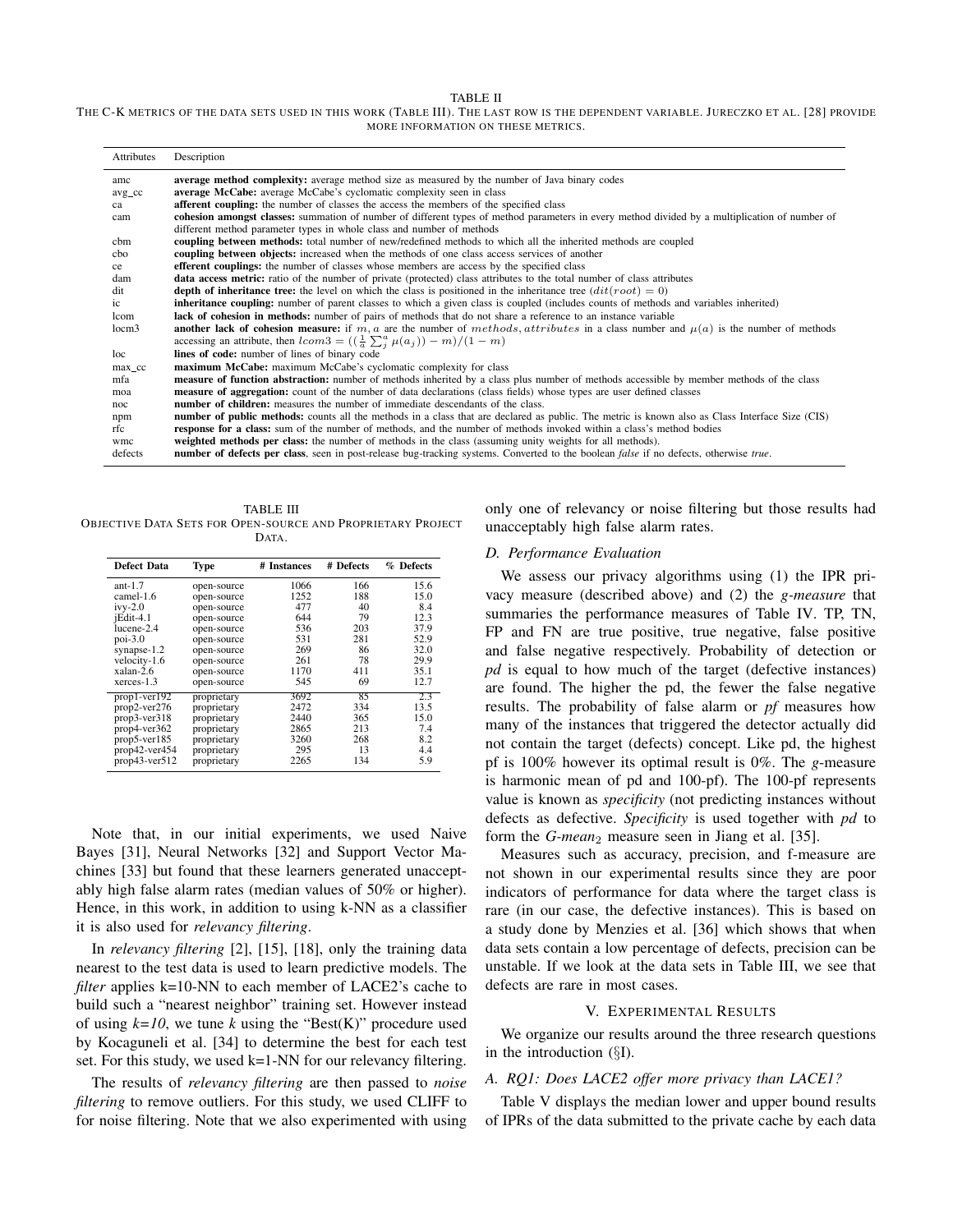#### TABLE IV

MEASURES USED IN SOFTWARE DEFECT PREDICTION.

|           |                                        | Actual    |    |  |
|-----------|----------------------------------------|-----------|----|--|
|           |                                        | yes       | no |  |
| Predicted | yes                                    | TP        | FP |  |
|           | no                                     | <b>FN</b> | TN |  |
| pd        | $TP + FN$                              |           |    |  |
| pf        | F P<br>$FP+TN$                         |           |    |  |
| g-measure | $2 * pd * (100 - pf)$<br>$pd+(100-pf)$ |           |    |  |

TABLE V MEDIAN IPRS FOR PROPRIETARY PROJECTS AFTER 10 RUNS. CALCULATED USING EQUATION 5 AND EQUATION 6.

|                 | LACE1 |       |       | LACE2 |
|-----------------|-------|-------|-------|-------|
| Data            | lower | upper | lower | upper |
| $prop42-ver454$ | 76.1  | 95.5  | 78.8  | 98.7  |
| $prop43-ver512$ | 72.2  | 95.7  | 84.4  | 99.4  |
| prop3-ver318    | 76.6  | 96.3  | 87.5  | 99.4  |
| prop2-ver276    | 75.7  | 96.3  | 84.2  | 99.4  |
| prop4-ver362    | 76.0  | 96.3  | 85.0  | 99.3  |
| prop5-ver185    | 66.9  | 94.9  | 86.6  | 99.6  |
| prop1-ver192    | 73.0  | 96.1  | 77.0  | 98.7  |

owner. The medians are calculated after 10 experimental runs for LACE1 and LACE2. Looking at the minimum lower bound values, we see that for LACE1 none of these minimum IPRs are greater than or equal to the minimum IPRs of LACE2. We find that with LACE1 results range from 66.9% to 76.6%, while LACE2 minimum IPRs range from 77% to 87.5%. Looking at the maximum upper bound values, we see LACE2 topping 99% in  $\frac{5}{7}$  of these runs. Hence, we say:

# *Overall, LACE2 provides more privacy than LACE1.*

Recall that we set an IPR as adequate if it was  $> 65\%$ , so that if any data owner has an IPR less the adequate they can run LACE again. However if the adequate measure is not reached, we hypothesize that for these cases the data lacks diversity and so any subset of the data are similar to all the data. For these rare occurrences, data owners can choose not to add their exemplars to the private cache. In future work we will test the utility of not adding these exemplars.

# *B. RQ2: Does LACE2 offer better defect predictors than LACE1?*

Previous work with LACE1 [6] did not consider relevance filtering nor noise reduction of its privatized data. In this work with LACE2 we added these elements for improved defect predictors. Table VI shows the median pd, pf, and g-measure values seen in three treatments:

- 1) *Local:* Running a 10-way cross-validation (§IV-A) on each open-source data set (Table III);
- 2) *LACE1:* Training on the private cache resulting from LACE1;
- 3) *LACE2:* Training on the private cache resulting from LACE2.

TABLE VI K=1-NN: RESULTS SHOWN ARE THE PDS, PFS AND G-MEASURES.

| data           | $k=1-NN$  | local             | LACE1             | LACE <sub>2</sub> |
|----------------|-----------|-------------------|-------------------|-------------------|
| $ant-1.7$      | pd        | 44.6              | 69.9              | 70.8              |
|                | pf        | 8.4               | 34.3              | 36.8              |
|                | g-measure | 60.0              | 67.6              | 64.9              |
| $camel-1.6$    | pd        | $\overline{29.3}$ | $\overline{53.2}$ | 49.5              |
|                | pf        | 11.2              | 28.2              | 37.6              |
|                | g-measure | 44.1              | 61.2              | 50.0              |
| $ivy-2.0$      | pd        | 32.5              | 75.0              | 85.0              |
|                | pf        | 6.9               | 31.9              | 46.3              |
|                | g-measure | 48.2              | 71.8              | 64.9              |
| $i$ Edit-4.1   | pd        | 40.5              | 72.2              | 63.3              |
|                | pf        | 5.7               | 23.4              | 41.7              |
|                | g-measure | 56.7              | 72.7              | 58.2              |
| $lucene-2.4$   | pd        | 62.1              | 48.5              | 43.8              |
|                | pf        | 16.2              | 24.0              | 31.1              |
|                | g-measure | 71.3              | 58.9              | 53.1              |
| $poi-3.0$      | pd        | 81.9              | 42.9              | 57.1              |
|                | pf        | 23.6              | 16.4              | 23.8              |
|                | g-measure | 79.1              | 57.0              | 63.9              |
| synapse- $1.2$ | pd        | 61.6              | 60.5              | 75.0              |
|                | pf        | 21.2              | 40.2              | 55.7              |
|                | g-measure | 69.1              | 59.6              | 54.0              |
| velocity-1.6.1 | pd        | 59.0              | 45.5              | 50.6              |
|                | pf        | 19.1              | 22.7              | 30.3              |
|                | g-measure | 68.2              | 57.0              | 58.5              |
| $xalan-2.6$    | pd        | 66.2              | 48.2              | 48.4              |
|                | pf        | 16.2              | 28.1              | 27.3              |
|                | g-measure | 74.0              | 57.6              | 56.7              |
| $x$ erces-1.3  | pd        | 43.5              | 60.9              | 58.7              |
|                | pf        | 8.0               | 27.1              | 33.7              |
|                | g-measure | 59.1              | 65.5              | 59.1              |

#### TABLE VII

MANN WHITNEY RESULTS (95% CONFIDENCE) FOR LOCAL, LACE1 AND LACE2 FOR THE 10 DATA SETS, FOR PD, PF AND G-MEASURE. ZEROS (0) MEAN NO SIGNIFICANT DIFFERENCE, MINUSES (–) MEAN THAT EITHER LACE1 OR LACE2 ARE SIGNIFICANTLY WORSE THAN LOCAL OR LACE1.

| Mann Whitney | $LACE1 \rightarrow local$ | $LACE2 \rightarrow local$ | $LACE2 \rightarrow LACE1$ |
|--------------|---------------------------|---------------------------|---------------------------|
| Ďď           |                           |                           |                           |
|              | $\overline{\phantom{a}}$  | $\overline{\phantom{a}}$  | -                         |
| g-measure    |                           |                           |                           |

Note that the data set names in Table VI are different from Table V. To mimic true cross-project learning in these experiments, the proprietary data sets of Table V are used to *build* the cache of shared data, and the resulting prediction model is evaluated against the open source data sets of Table VI.

Table VI comments on the *benefits of sharing*. Note that LACE's intelligent selection of training data can lead to much higher pds. Overall, in  $\frac{6}{10}$  data sets, the median pd seen after learning from LACE2 was relatively *higher* that learning from the local data and LACE1 data. More generally, consider the five *local* pd results that are less than 50% (for ant-1.7, camel-1.6, ivy-2.0, jEdit-4.1, xerces-1.3). LACE2 boosts *all* of these results by 15% (for xerces) to 50% (ivy-2.0).

As to pfs, increasing the probability of detection usually means some more false alarms. Hence, LACE2's pfs are higher than those using the local data or LACE1. That said, the pfs shown here for LACE2 are not abnormally large compared to prior results (median pf median here = 36%; median pf in a IEEE TSE paper=28% [37]). Also, some of those large pfs are associated with substantial pd improvements. For example, ivy-2.0's pd,pf for local and LACE2 are (30,5) and (80,45) respectively (which is a marked improvement).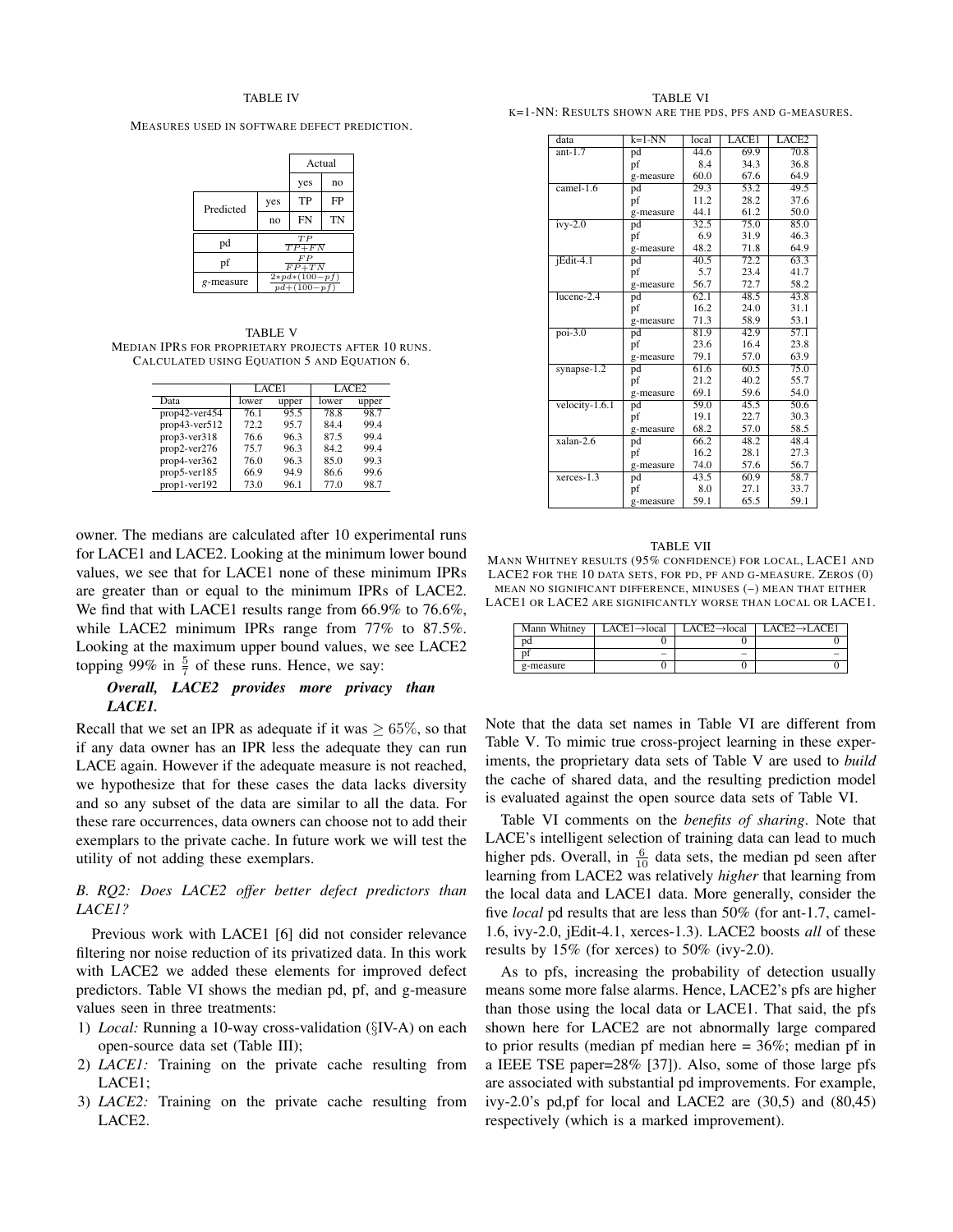While individual results differ, there is no overall loss of predictive efficacy due to LACE2. Table VII checks for significant differences between these prediction results. In the column headers, the arrows indicate the direction to interpret the results. For example, for the pf values for LACE1→local, LACE1 has significantly worse pfs than local. When we compare LACE2 with local result, we find that for pd and g-measure, there are no significant difference in the results. However, we find that LACE2 pfs are significantly worse than local. The same can be said when LACE2 is compared with LACE1 and LACE1 is compared with local.

The interesting feature of these results is that the LACE2 results are no worse than LACE1. This is surprising since in LACE1 data owners contribute approximately three times more data than those data owners who apply LACE2 (as seen in the next section). Thus we say:

# *Overall, there is no loss of predictive efficacy due to the multi-party computation of LACE2.*

# *C. RQ3: Are the systems costs of LACE2 (runtime and memory) worse than LACE1?*

Table VIII shows the number of instances and the percentage of instances that are added to the private cache by each proprietary project for LACE1 and LACE2. The last row shows the median runtimes in seconds that it takes to build the final private cache. The data sets in the first column are sorted from the least number of instances to the most number of instances. We recognize that if the actual values in column two are small enough, any reduction might be essentially meaningless, but if the numbers are large, a reduction might not be enough to matter in practice.

From our results we find that this is the case with LACE1 whose reduction is solely the responsibility of CLIFF ( $\S$ III-D1) which selects the top 20% of the most powerful instances in a data set. While with LACE2, in addition to CLIFF, reduces the number of instances shared by using LeaF (§III-D2), and LeaF selection is based on instances being dissimilar to those in the private cache rather than a fixed percentage. Therefore in the case of LACE1 as the data sets get larger the reduction will eventually not be enough to matter. LACE2 avoids this reality when data shared by different data owners are similar, for example, in Table VIII, prop43-ver512 and prop5-ver185 contains 2265 and 3260 instances respectfully. This is a difference of 995 instances, however the selected instances for LACE1 is a difference of 151 while for LACE2 it's 2.

Results in Table VIII also show that LACE2 takes similar time to LACE1 to create the final private cache. Further, the memory requirements for that cache are reduced from 15.7% of the data (with LACE1) to 4.5% of the data (with LACE2). Hence, we conclude:

# *LACE2's multi-party computation does not take more resources than LACE1.*

This is an important result since as discussed in §II-C, prior results reported a significant systems overhead associated with multi-party computation.

# *D. Threats to Validity*

As with any empirical study, biases can affect the final results. Therefore, any conclusions made from this work must be considered with the following issues in mind:

*1. Sampling bias* threatens any classification experiment; i.e., what matters there may not be true here. For example, the data sets used here comes from the PROMISE repository and were supplied by one individual. Also even though we use ten open-source data sets for CPDP (Table III) and seven to run LACE (Table III), and the data covers a large scope of applications including text/xml processing systems, search engines, source code integration/build tools, and management information systems, they are all from Java systems.

*2. Learner bias:* For building the defect predictors in this study, we elected to use k-Nearest Neighbor. We chose the k-Nearest Neighbor because its results were comparable to the more complicated algorithms [38] and can act as a baseline for other algorithms. Classification is a large and active field and any single study can only use a small subset of the known classification algorithms.

*3. Evaluation bias:* This paper uses one measure of privacy, IPR. Other privacy measures used in software engineering include guessing anonymity [39], [40], and entropy [41], [42] (discussed in §IV-D). Measuring privacy with other measures is left for future work.

*4. Order bias:* With LACE2, the order that the data owners get access to the private cache affects the amount of data that they submit to the cache. To mitigate this order bias, we run the experiment 10 times randomly changing the order of the data owners each time.

*5. Input bias:* For the MORPH algorithm, we randomly select input values for a set range to determine the boundary between the an instance and its nearest unlike neighbor within which we create MORPHed instances. Since different input values can result in different outputs, we mitigate this bias with 10 runs of the experiment for LACE1 and LACE2.

# *E. Relation to Other Work*

LACE2 is designed based on the privacy needs of CPDP. Other researchers in SE focus on privacy in software testing and debugging [39]–[43], This becomes an issue when it involves: 1) Collecting user information after a software system has been deployed [41], [42]; Or 2) outsourcing the software testing to third parties (e.g. see Budi et al. [43], Taneja et al. [39] and Li et al [40]). In this case, companies do not wish to release actual cases for testing. Hence, they anonymize the test cases before releasing them to testers.

Work published by Castro et al. in 2008 [41], sought to provide a solution to the problem of software vendors who need to include sensitive user information in error reports to reproduce a bug. To protect sensitive user information, the authors used symbolic execution along the path followed by a failed execution to compute path conditions. Their goal was to compute new input values unrelated to the original input. The new input values satisfied path conditions required to make the software follow the same execution path until it failed.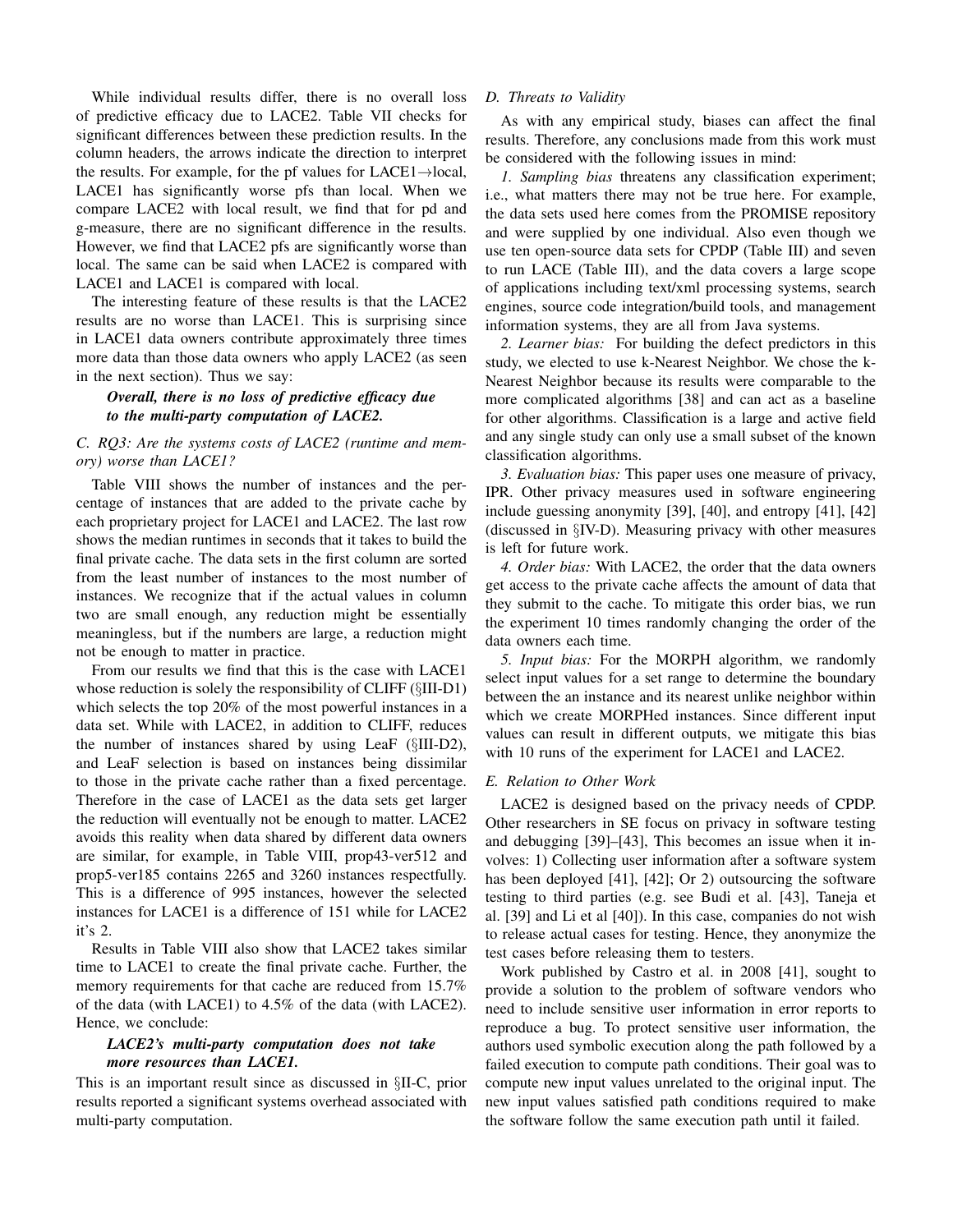#### TABLE VIII

NUMBER OF INSTANCES ADDED TO THE PRIVATE CACHE BY EACH PROPRIETARY PROJECT. THE LAST ROW SHOWS THE MEDIAN RUNTIMES IN SECONDS THAT IT TAKES TO BUILD THE FINAL PRIVATE CACHE.

| Proprietary Data | #Instances     | #LACE1 | %LACE1       | #LACE2 | %LACE2       |
|------------------|----------------|--------|--------------|--------|--------------|
| $prop42-ver454$  | 295            | 55     | 19%          | 18     | 6%           |
| $prop43-ver512$  | 2265           | 349    | 15%          | 93     | 4%           |
| $prop3-ver318$   | 2440           | 381    | 16%          | 109    | 4%           |
| $prop2-ver276$   | 2472           | 377    | 15%          | 95     | 4%           |
| $prop4-ver362$   | 2865           | 441    | 15%          | 130    | 5%           |
| $prop5-ver185$   | 3260           | 500    | 15%          | 95     | 3%           |
| $prop1-ver192$   | 3692           | 526    | 14%          | 203    | 5%           |
|                  | 17289          | 2629   | 15.7%        | 743    | 4.5%         |
|                  | Median Runtime |        | 2205 seconds |        | 2059 seconds |

As a follow-up to the Castro et al. [41] paper, Clause et al. [42] presented an algorithm which anonymized input sent from users to developers for debugging. Like Castro et al. [41], the aim of Clause et al. was to supply the developer with anonymized input which causes the same failure as the original input. To accomplish this, they first use a novel "path condition relaxation" technique to relax the constraints in path conditions thereby increasing the number of solutions for computed conditions.

In contrast to the work done Castro [41] and Clause [42], Taneja et al. [39] proposed PRIEST, a privacy framework. Unlike our work, which privatizes data randomly within "nearest unlike neighbor" border constraints, the privacy algorithm in PRIEST is based on *data-swapping* where each value in a data set is replaced by another distinct value of the same attribute. This is done according to some probability that the original value will remain unchanged.

Work by Taneja et al. [39], followed work done by Budi et al. [43]. Similarly, their work focused on providing privatized data for testing and debugging. They were able to accomplish this with a novel privacy algorithm called *kb*-anonymity. This algorithm combined *k*-anonymity with the concept of program behavior preservation which guide the generation of new test cases based on known ones and make sure the new test cases satisfy certain properties [43]. The difference with the followup work by Taneja et al [39], is that while Budi et al. [43] replaces the original data with new data, in Taneja's work [39], the data-swapping algorithm maintains the original data and offers individual privacy by swapping values.

Software test outsourcing work by Li et at. [40], follows a similar approach to our work in privacy for CPDP (LACE1 and now LACE2 with LeaF): 1) Don't use all the data (minimize), and 2) obfuscate data that are used. Li et al. accomplish this through the process of securing centroids using a novel combination of data mining approaches, program analysis, and privacy constraints.

## *F. Future Work*

In the study of data privacy, modeling the adversary's background knowledge is important to determine how private a data set is. In this paper we only focused on background knowledge specific to the original data sets. Other types of background knowledge need to be considered.

The above results need to be explored on a wider range of data sets. For example, it would be interesting to check if the above results hold for more than just defect prediction.

The runtimes reported above were generated from a single core machine simulating data being passed around a community of data owners. It is possible that a much faster parallel computation could be achieved if (a) when sending a cache, it gets dispatched to  $N > 1$  other data owners; and (b) when receiving  $N > 1$  caches, there is some work on *combining* data from different caches.

Finally, LACE2 considers all attributes somewhat equal with respect to the semantic meaning of their data. Future work would consider that some attributes (not identifiers) have higher impact and should be treated differently.

#### VI. CONCLUSIONS

Studies have shown that early detection and fixing of defects in software projects is less expensive than finding defects later on [44]. Organizations with local data can take full advantage of this early detection benefit by doing local defect prediction. When an organization does not have enough local data to build defect predictors, they might try to access relevant data from other organizations in order to perform cross defect prediction. That access will be denied unless the privacy concerns of the data owners can be addressed.

This paper has presented LACE2, a novel private multiparty sharing protocol for CPDP. LACE2 is an extension of our prior system (LACE1) [6] and offers and additional method for data sharing with significant improvement over our LACE1. LACE2 is a multi-party computation that works incrementally on sub-samples of the data. The experiments of this paper show that this approach generates higher privacy than LACE1 without damaging predictive efficacy. Better yet, measured in terms of runtimes and how much data must be based around the network, LACE2 is not more expensive than LACE1.

We hope that this result encourages more data sharing, more cross-project experiments, and more work on building software engineering models that are general to large-scale systems.

#### ACKNOWLEDGMENT

This work was partially funded by a National Science Foundation CISE medium grant (#1302169), Science Foundation Ireland grant 10/CE/I1855 and by the European Research Council (Advanced Grant 291652 - ASAP).